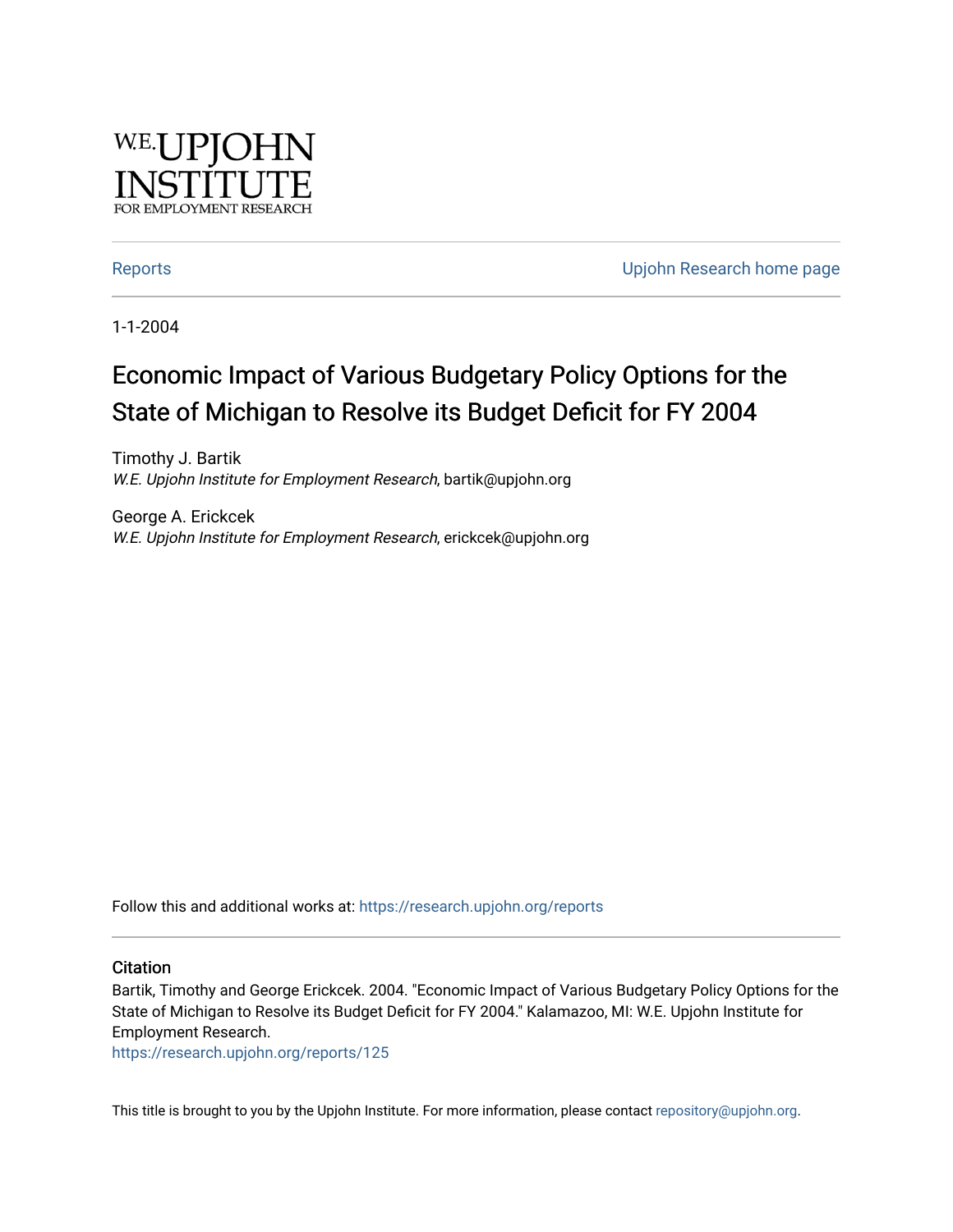## Economic Impact of Various Budgetary Policy Options for the State of Michigan to Resolve its Budget Deficit for FY 2004

Timothy Bartik George Erickcek W.E. Upjohn Institute for Employment Research

The State of Michigan is facing a \$925 million budget deficit in Fiscal Year 2004 which began in October 2003. This research brief summarizes the fmdings of an analysis of the potential economic impacts to the state's economy of the following three budgetary policy options:

- 1. Eliminate the deficit by cutting state spending by \$925 million.
- 2. Raise sufficient revenues to balance the state's budget by increasing the state's personal income tax rate to an estimated 4.7 percent.
- 3. Delay for one year the scheduled roll back of the state's personal income tax rate from 4.0 percent to 3.9 percent. Such an action would generate an estimated \$115 million in additional revenues, which could be used to reduce cuts in state aid to public elementary and secondary schools. The rest of the deficit would be eliminated by cutting state spending by \$810 million.

These three options are analyzed with respect to their impact on the number of jobs in Michigan and the size of the state economy, using a regional econometric model of Michigan's economy.

#### Economic Impact of Cutting GF by \$583 Million and SAF by \$342 Million

The baseline in our analysis is to maintain current state spending and tax policies, which implicitly means accepting a budget deficit for fiscal year 2004 of \$925 million. Compared to this baseline, what would be the impact on the state economy if the state balances its FY 2004 budget by cutting \$925 million from its General Fund expenditures and School Aid Fund expenditures? According to our regional econometric model, compared to the deficit spending baseline, this budget cut alternative would eliminate 23,820 jobs statewide. In this analysis, it is estimated that \$583 million would be cut from General Fund expenditures and an additional \$342 million would be eliminated from the state's School Aid Fund in FY 2004. Approximately 54 percent of the jobs lost, 13,100 jobs, would be eliminated from the state's public education sector and from state government. Another 10,720 jobs would be lost in the state's private sector. These private sector job reductions result from a reduction in consumer spending by laid off government employees, the cancellation of government procurement orders to suppliers, and the ensuing second and third rounds of decreased expenditures.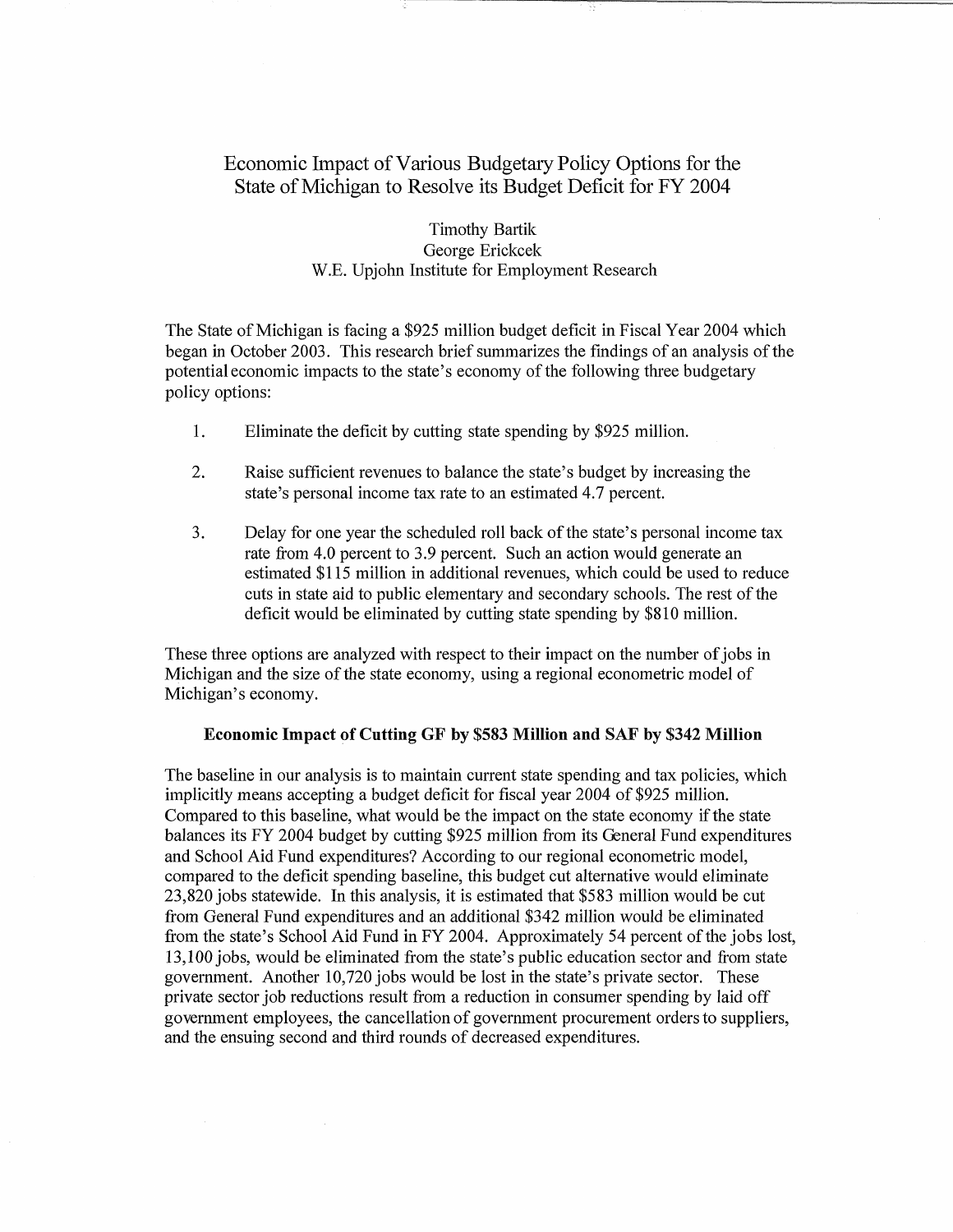In terms of the state's Gross Regional Product, which is the value of all goods and services produced in the state during 2004, the proposed state budget would reduce state output by \$1.2 billion (1996 fixed dollars) in 2004. The state's personal income would decline by \$863 million dollars.

### The Econo mic Impact of Raising the State's Personal Income Tax Rates to Eliminate the State Budget Deficit

To eliminate the expected \$925 million revenue short fall in FY 2004 by raising the state's personal income tax rate, the state would be required to increase the state's personal income tax rate to approximately 4.7 percent.<sup>1</sup> This would have a negative impact on the state's economy due to the resulting reduction in consumer spending caused by the decline in disposable income. Compared to the baseline of running a budget deficit of \$925 lnillion, an estimated 15,800 private sector jobs would be eliminated. Moreover, 410 public sector jobs would be lost due to the reduction in economic activity in the state.

However, compared to the alternative of cutting state spending, raising taxes by \$925 million to keep state spending at current levels would save 13,100 state and public education jobs and save 10,720 private sector jobs. Again, the private sector jobs would be created through the consumer expenditures of retained state and local government and school employers and by the retained procurement orders from state and local governments and schools for business services and supplies.

On net, if the state decided to balance its FY 2004 budget by increasing personal income taxes, instead of by cutting state spending, the net impact on state employment would be an increase of 7,610 jobs and an increase in state personal income of  $$309$  million.<sup>2</sup> It should be noted that although total employment in the state would increase by 7,610 jobs. private-sector employment would be down by 5,080 jobs.

<sup>&</sup>lt;sup>1</sup> While probably not politically plausible, this comparative analysis is useful by highlighting the difference in economic impact between a pure policy of spending cuts versus a pure policy of tax increases. As illustrated later in this memo, the same general pattern of effects, to a lesser extent, applies to policies that would substitute tax increases for spending cuts to a lesser extent.

 $<sup>2</sup>$  The seemingly contradictory finding that a higher personal income tax would generate more state personal</sup> income is only possible if the resulting state revenues are used to pay for employees' salaries.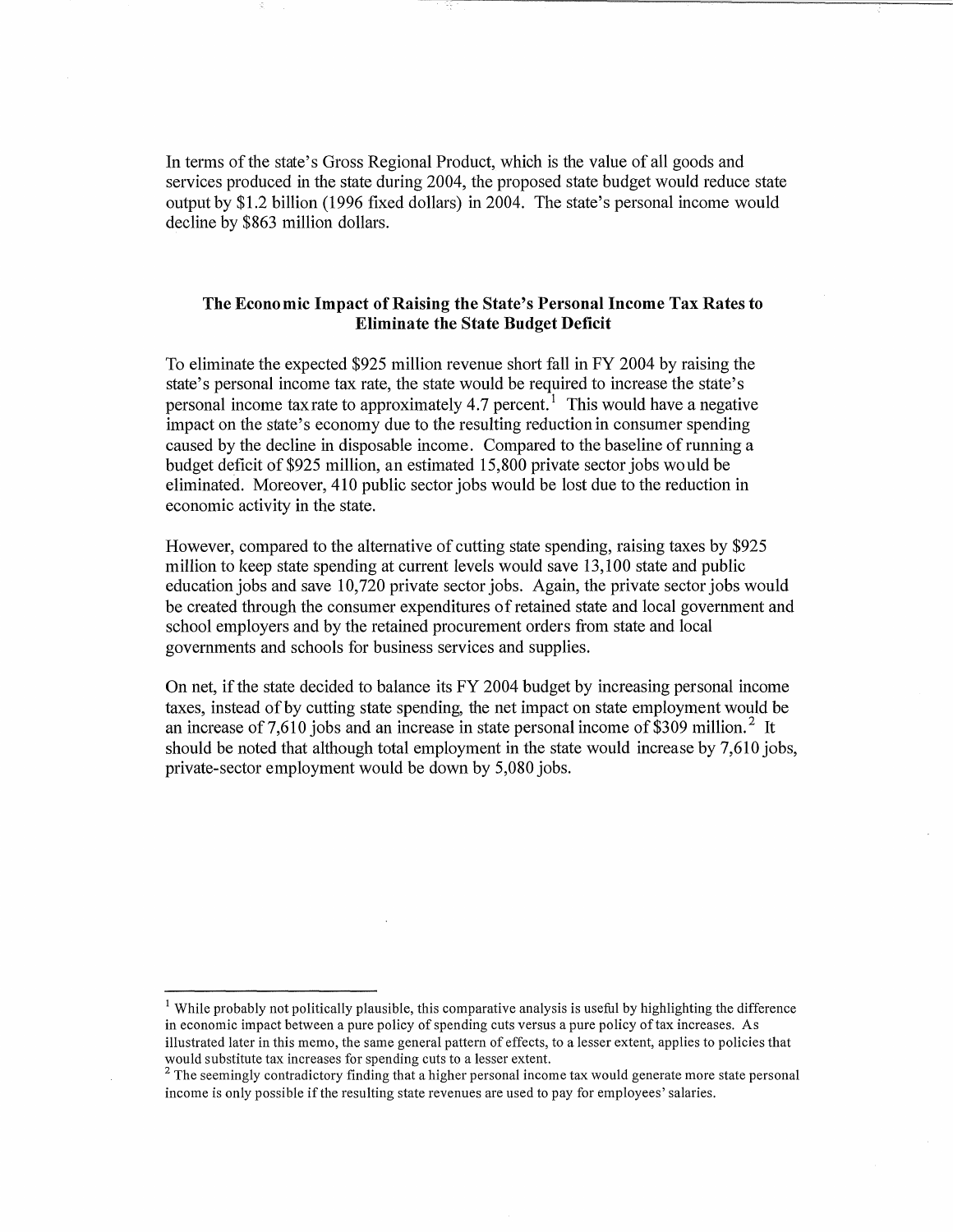| Economic Impact of \$925 million in Adjustments to the Michigan State Budget FY2004 |                                                   |                                                      |                             |  |
|-------------------------------------------------------------------------------------|---------------------------------------------------|------------------------------------------------------|-----------------------------|--|
|                                                                                     | Cutting \$925 Million<br>from State Budget<br>(1) | <b>Raising Taxes to</b><br>Keep $$925$ Million $(2)$ | Net Impact<br>$(3)=(2)-(1)$ |  |
| <b>Employment Impact</b>                                                            |                                                   |                                                      |                             |  |
| Private, Goods Producing                                                            | $-4.010$                                          | $-3.010$                                             | 1,000                       |  |
| Private, Service Producing                                                          | $-6,710$                                          | $-12,790$                                            | $-6,080$                    |  |
| Government                                                                          | $-13.100$                                         | $-410$                                               | 12,690                      |  |
| <b>Total Nonfarm Employment</b>                                                     | $-23.820$                                         | $-16.210$                                            | 7.610                       |  |
| Income Impact                                                                       |                                                   |                                                      |                             |  |
| Total Personal Income                                                               | -\$863,200,000                                    | -\$554,400,000                                       | 308,800,000                 |  |
| Gross State Product (\$96 fixed)                                                    | -\$1.194.000.000                                  | -\$840,500,000                                       | 353,500,000                 |  |

Note: Impacts in columns (1) and (2) are compared to alternative of doing nothing, i.e. not making budget adjustments needed to balance the state budget. Column (3) shows the net effect of balancing the budget by tax increases, versus the alternative of balancing the budget by spending cuts, and is equal to the difference between columns (2) and (1).

#### Economic Impact of Postponing the Scheduled 0.1 Percent Reduction in the State's Personal Income Tax

lfthe state postponed the scheduled 0.1 percent reduction in the state's personal income tax from 4.0% to 3.9% for one year, state revenues would increase by an estimated \$115 million in 2004. If these additional revenues were dispensed to the state's local schools it would save an estimated 1,370 public education jobs and have a modest, positive net impact on statewide employment of 710 jobs.

Keeping the state's tax rate at 4.0% would reduce consumer spending which would result in an elimination of 1,940 jobs in the state's private sector. The decline in economic activity would also eliminate 50 state and local government jobs throughout the state.

On the plus column, maintaining the current state income tax rate would allow 1,370 public education employees to stay on the job. Their retained paychecks and the continuation of the schools' procurement expenditures for business services and goods would support 1,330 private sector jobs in the state.

In short, delaying the scheduled personal income tax cut would retain 710 jobs in the state and generate \$30.6 million in total personal income.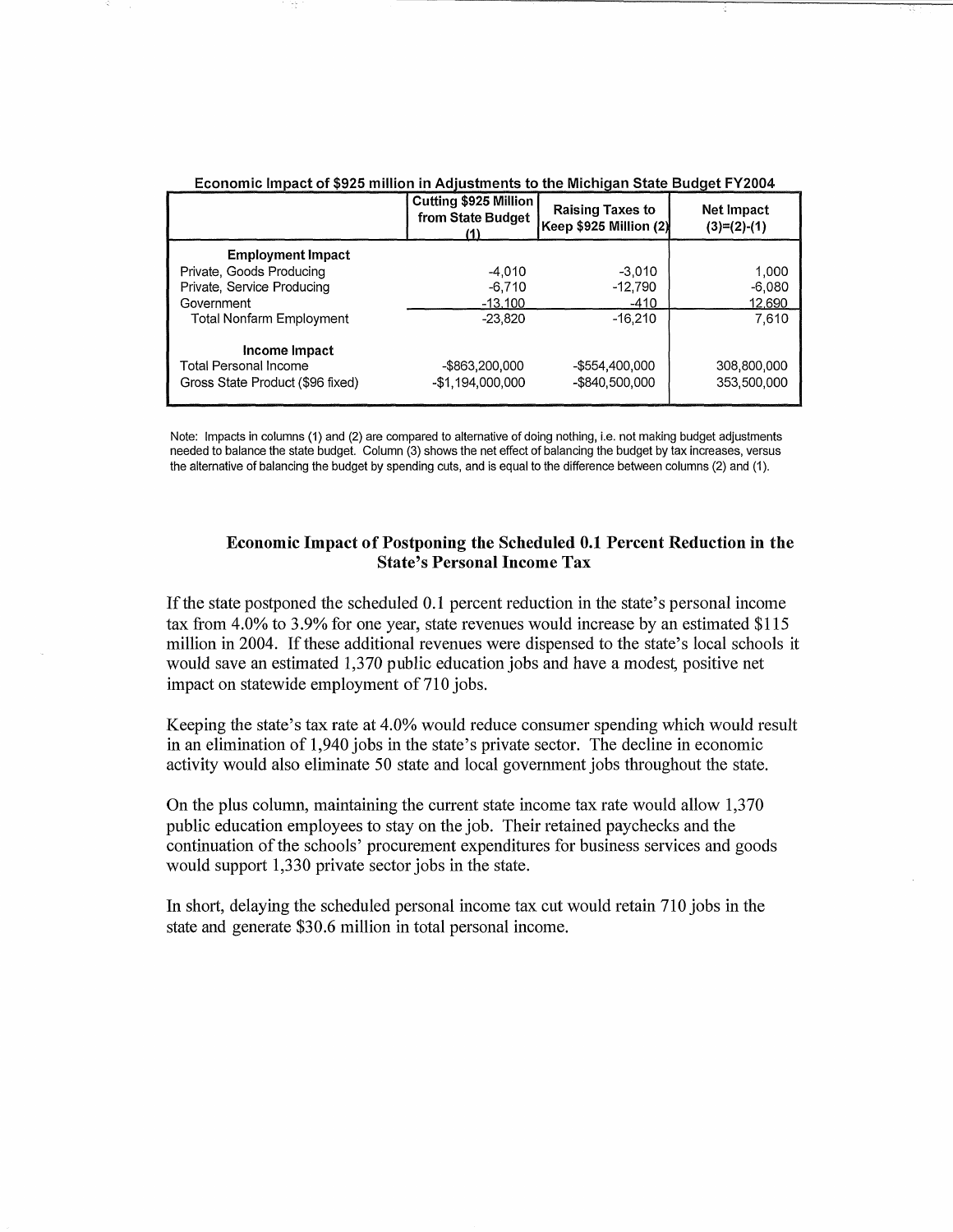| Loonomo impact of Dolaying the Ocheaaled Fersonal moonie Tax Out                  |                                                                          |                                                                       |                              |  |
|-----------------------------------------------------------------------------------|--------------------------------------------------------------------------|-----------------------------------------------------------------------|------------------------------|--|
|                                                                                   | <b>Proceeding With Tax</b><br>Cut (Loss of \$115<br>Mil from Budget) (1) | Delaying Tax Cut to<br><b>Maintain \$115</b><br>Million in Budget (2) | Net Impact<br>$(3)=(2)-(1)$  |  |
| <b>Employment Impact</b>                                                          |                                                                          |                                                                       |                              |  |
| Private, Goods Producing                                                          | $-120$                                                                   | $-120$                                                                |                              |  |
| Private, Service Producing                                                        | $-1,210$                                                                 | $-1.820$                                                              | $-610$                       |  |
| Government                                                                        | $-1.370$                                                                 | -50                                                                   | 1.320                        |  |
| <b>Total Nonfarm Employment</b>                                                   | $-2.700$                                                                 | $-1.990$                                                              | 710                          |  |
| Income Impact<br><b>Total Personal Income</b><br>Gross State Product (\$96 fixed) | -\$99,490,000<br>-\$138,300,000                                          | -\$68,910,000<br>-\$104,500,000                                       | \$30,580,000<br>\$33,800,000 |  |

Economic Impact of Delaying the Scheduled Personal Income Tax Cut

Note: Impacts in columns (1) and (2) are compared to alternative of not making the last \$115 million in budget adjustments needed to balance the state budget. Column (3) shows the net effect of balancing the budget by delaying the proposed tax rollback, compared to the alternative of spending cuts, and is equal to the difference between columns (2) and (1).

#### Methodology and Assumption

This analysis was conducted by using the W.E. Upjohn Institute's Regional Economic Models Incorporated (REMI) multi-regional model for the state of Michigan REMI models are used throughout the nation to measure the economic impact of changes in public and private sector activity. The model includes a regionalized input-output component that estimated the flow of goods and services between industries in the state, and a relative cost model that estimates the economic impact of changes in taxes and production costs on statewide activity. The model has been reviewed numerous times in academic journals and is well regarded by regional economists.

This analysis only examines the short-term impact of the State of Michigan cutting its GF and SAP expenditures, or raising taxes. In short, it measures the loss of economic activity that would be supported by state and local go vernmental expenditures in 2004, or the loss of economic activity from tax increases in 2004 due to effects on demand for goods and services. It does not address, for example, the long-term issues associated with cutting state education spending on the quality of the state's future workforce. Nor does it address the long-term effects on business location decisions of various combinations of tax increases and public service cuts.

In conducting the analysis the following assumptions were used:

- 1. All tax increases would be limited to changes in personal income taxes. Potential changes in user/license fees, the Single Business Tax, tuition payments or any othe r revenue enhancing strategies were not considered.
- 2. The change in state expenditures was allocated to general state government expenditures (GF) and elementary and secondary school expenditures, based on statewide average expenditure patterns. This necessary simplifying